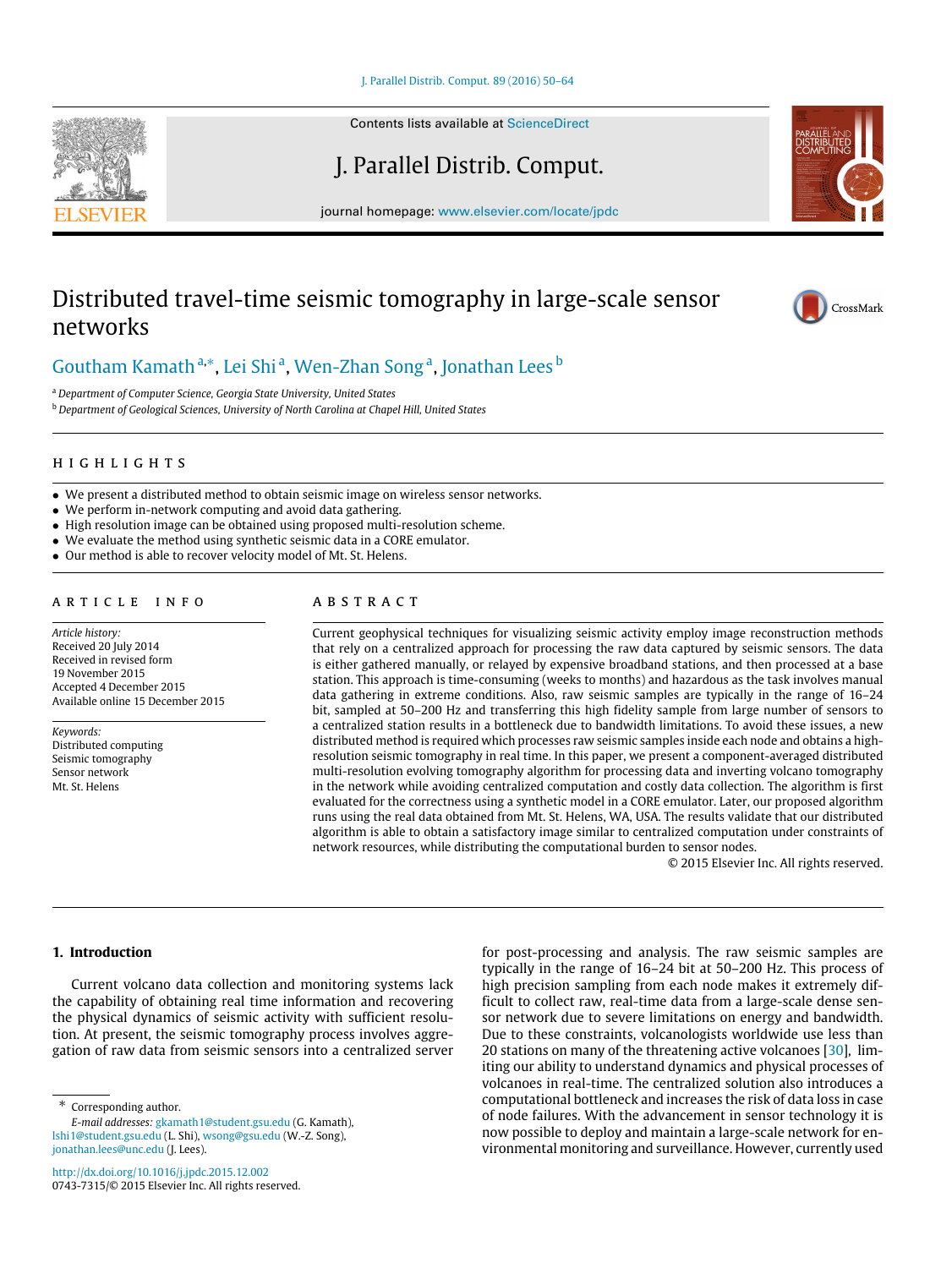<span id="page-1-1"></span>

**Fig. 1.** (a) Illustration of our proposed deployment. (b) Our custom designed station (OpenNode) along with solar panel, geophone and external antenna.

tomography inversion algorithms cannot be easily implemented under this distributed scenario, as they are designed for the centralized processing. Thus, real-time volcano tomography requires a practical approach which is distributed, scalable, and efficient with respect to current tomographic methods.

#### *1.1. State of the art*

At present, tomography inversion methods rely on centralized methods where data gathered by instruments is manually collected and transferred to a centralized unit for further processing. This scheme has been implemented on a number of volcanoes including Mount St. Helens [\[24\]](#page--1-5) and Mount Rainier. Currently, the seismic community faces two major hurdles in order to obtain both real-time and high-resolution tomography. First, the data logged at each station is of high fidelity, and due to limited communication bandwidth, information from only a small number of sensors can be obtained for real time imaging. With limited sensors, high resolution tomographic images cannot be obtained. On the other hand, large arrays of sensors can be deployed to obtain highresolution tomography as proposed by  $i$ Mush<sup>[1](#page-1-0)</sup> project. However, limited bandwidth restricts the transfer of large volume of data from these sensors, in which case seismologists resort to manual data gathering which takes months for post processing and imaging. To obtain high resolution and real time imaging we need a large number of sensor stations which have the capability of performing in-network computing and also avoid expensive data collection. The authors in [\[26\]](#page--1-6) have discussed the use of low-cost sensors for P-wave arrival time picking and earthquake location. The earthquake hypo-center detection forms the basic step for seismic tomography and we extend this further to obtain in-network imaging. Here, we assume that the sensors used are low-cost and have low computational power e.g. Raspberry Pi/Beagle-Bone/Android.

#### *1.2. Contributions and outline*

Our project aims at constructing high resolution seismic tomography using large dense array of stations as shown in [Fig. 1\(](#page-1-1)a). [Fig. 1\(](#page-1-1)b) shows a seismic station that consists of a geophone (vibration recording sensor), MSP430/BeagleBone Black acts as a computational unit and Xbee radio which acts as a low power communication module. The stations are powered by battery and solar panel.

This paper mainly focuses on building a distributed algorithm suitable for performing in-network tomographic inversion. Here we present a Component-Averaged Distributed Multi-resolution Evolving Tomography (CA-DMET) algorithm to compute tomographic inversion in a distributed fashion without sending the raw

data to a centralized location. The sensor nodes deployed use the arrival times of seismic events and earthquake locations to derive a 3D tomographic model of the velocity structure within the volcano. As more earthquakes are recorded, the velocity model evolves over time to refine the existing one. To our best knowledge of literature, our work is the first attempt to perform seismic tomography in sensor networks. The algorithm proposed here has application to fields far beyond the specifics of volcanoes, e.g., oil field explorations have similar problems and needs.

The rest of the paper is organized as follows. Section [2](#page-1-2) presents the background knowledge of seismic tomography, while in Section [3](#page--1-7) we formulate the tomography problem. In Section [4,](#page--1-8) we discuss the related works of distributed algorithms in wireless sensor networks. The algorithm and design of distributed tomography inversion are presented in Section [5.](#page--1-9) Synthetic data simulation re-sults are obtained in Section [6.](#page--1-10) Results from Mt. St. Helens are presented in Section [7.](#page--1-11) Discussions and future work are presented in Section [8.](#page--1-12) We then conclude the paper in Section [9.](#page--1-13)

#### <span id="page-1-2"></span>**2. Seismic tomography background**

Tomography can be defined as the science of computing reconstructions in 2D and 3D from projections, i.e., solving the system of linear equations obtained by integrations along the rays that penetrate a domain  $\Omega$ , typically a rectangle in 2D, and a box in 3D. In this paper we use first-arrival travel time of the p-wave (primary wave) to derive the internal velocity structure of a volcano. Fig.  $2(a)$  shows the sample of p-wave obtained at four different stations and the blue line indicates its corresponding arrival time. Next, we explain four basic principles involved in travel-time seismic tomography.

- (i) P-wave arrival-time picking: P-waves travel faster than any other waves though the earth and are the first to be recorded in the seismic sensors. Inside the earth, density varies due to the presence of different layers and materials. These cause the seismic waves to travel at different velocities in different directions as shown in [Fig. 2\(](#page--1-14)b). By picking the arrival time of the p-wave at different stations we can obtain the difference in the propagation delay. Picking arrival time is inherently distributed and authors in [\[26\]](#page--1-6) have proposed methods to automatically pick the arrival time which can be implemented on each station.
- (ii) Event location: Once the arrival times of p-waves have been detected by each station, their differences can be used to obtain the exact location and the origin time of the earthquake. Geiger's  $[12]$  method is used to calculate the event location along with origin time and it requires travel time differences from at least four different stations. This method is one of the classic and widely used event localization schemes to obtain the exact location and time.
- (iii) Ray tracing: This is the technique used to find the ray paths between the seismic source locations (earthquake) and the receiver nodes with minimum travel time, following an event.

<span id="page-1-0"></span><sup>1</sup> [http://imush.org/.](http://imush.org/)